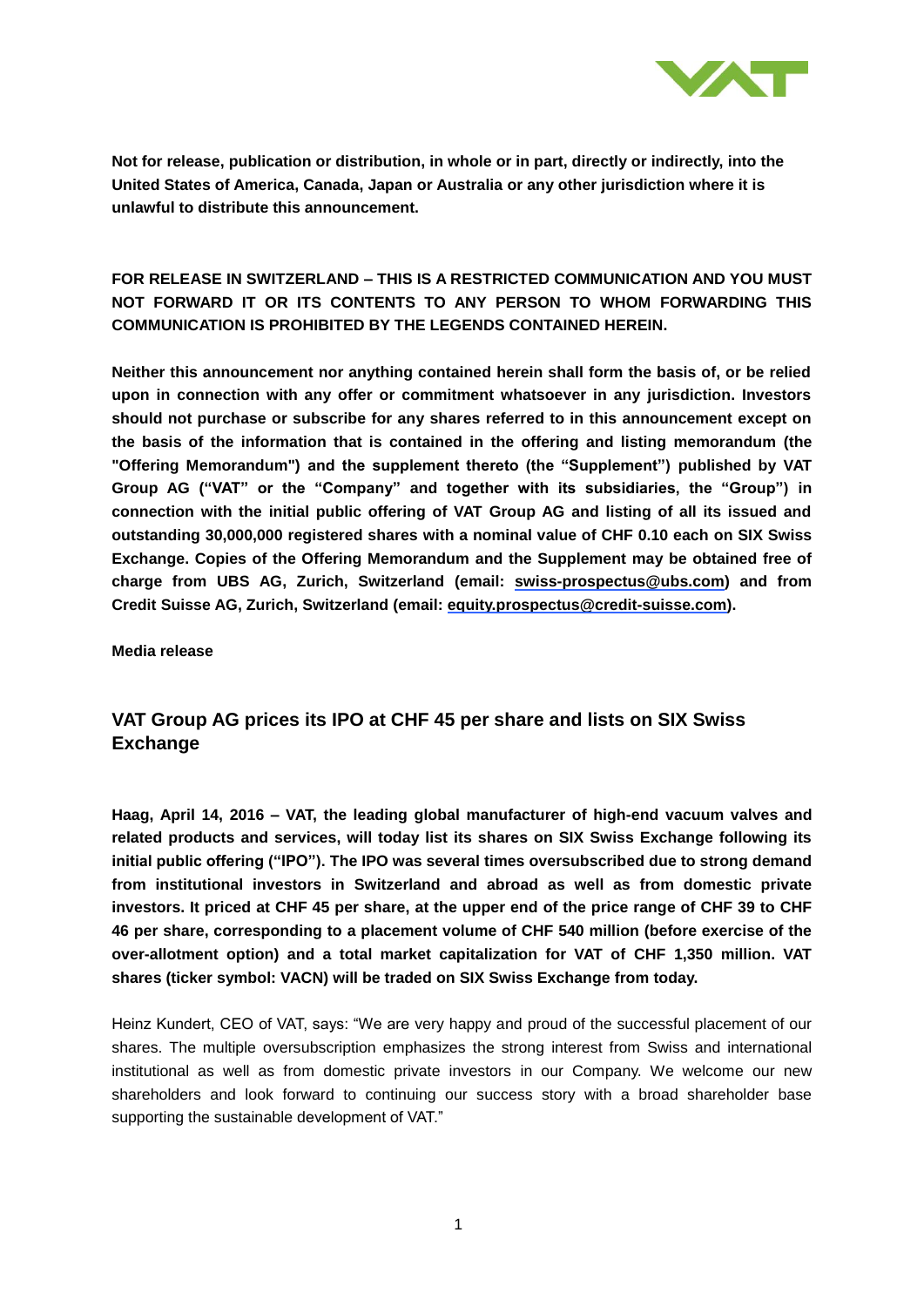

Alfred Gantner, Vice-Chairman of the board of directors of VAT and co-founder of Partners Group, comments: "Since our acquisition of VAT, we have been able to create significant value for the Company through our active ownership and close dialogue with the management team. This IPO is another milestone and confirms the impressive development the Company has undertaken during our holding period. We believe it was the right time to invite a broader shareholder base to participate in the success story of this high quality business and I look forward to continuing to support VAT as the Vice-Chairman of the board of directors in this next growth phase."

Ulrich Eckhardt, member of the board of directors of VAT and partner of Capvis Equity Partners, adds: "VAT is a prime example of a very successful Swiss global niche market leader, which we had the opportunity to actively develop into a globally acting group since our acquisition. We are impressed of what VAT has achieved so far. The listing is a further milestone in the Company's history. We are excited about the IPO and look forward to continuing working closely with the Company to capture the promising value-creation opportunities ahead."

The bank syndicate placed 12,000,000 existing shares (the "Base Offer") offered by the selling shareholders, mainly funds managed and/or advised by Partners Group and Capvis as well as management and other shareholders. The funds managed and/or advised by Partners Group and Capvis have also granted the Joint Global Coordinators an over-allotment option of up to 1,800,000 existing shares representing up to 15% of the shares offered in the Base Offer exercisable in whole or in part within 30 calendar days after the first trading day on SIX Swiss Exchange. The free float will amount to 40% of the shares before exercise of the over-allotment option and 46% if the overallotment option is exercised in full, corresponding to a total placement volume of up to CHF 621 million. The funds managed and/or advised by Partners Group and Capvis, as well as the Company and other shareholders, have committed to a lock-up period of six months after the first trading day. Management shareholders will be subject to a staggered lock-up over 36 months after the first trading day.

After the listing and assuming the over-allotment option is exercised in full, the funds managed and/or advised by Partners Group and Capvis will hold approximately 45.8% of the share capital, other shareholders will hold approximately 5.4%, while management will hold approximately 2.9% of the share capital.

UBS and Credit Suisse are acting as Joint Global Coordinators and Joint Bookrunners, along with J.P. Morgan as additional Joint Bookrunner. Bank Vontobel and Berenberg are acting as Co-Lead Managers and St.Galler Kantonalbank as Selling Agent. Lilja & Co. is acting as independent adviser to Partners Group, Capvis and VAT.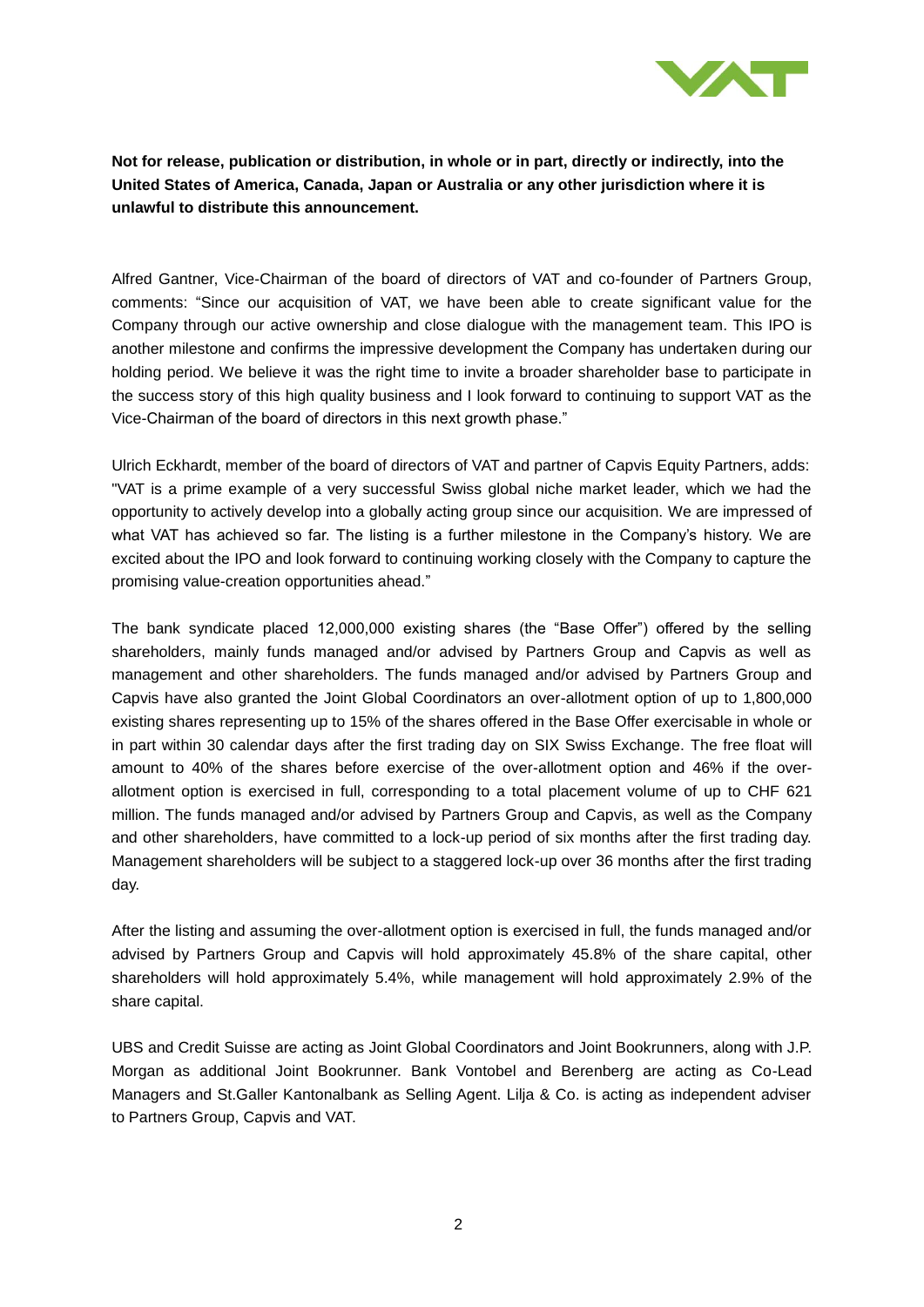

### **Important information for media**

| Listing                                                                     | SIX Swiss Exchange (International Reporting Standard) |
|-----------------------------------------------------------------------------|-------------------------------------------------------|
| Ticker symbol                                                               | <b>VACN</b>                                           |
| Swiss security number                                                       | 31 186 490                                            |
| <b>ISIN</b>                                                                 | CH 031 186490 1                                       |
| Offer price                                                                 | CHF 45 per share                                      |
| Offered shares by Selling<br>Shareholders                                   | Base Offer of 12,000,000 shares                       |
|                                                                             | Over-allotment option of up to 1,800,000 shares       |
| <b>Anticipated schedule</b>                                                 |                                                       |
| Listing and first day of trading                                            | Thursday, April 14, 2016                              |
| Book-entry delivery of offered shares<br>against payment of the offer price | Monday, April 18, 2016                                |
| Last day for exercising the over-<br>allotment option                       | Tuesday, May 17, 2016                                 |

## **Contact information**

Juerg Staehelin, IRF Communications, Phone:+41 43 244 81 51 E-mail: investors@vat.ch

## **About VAT Group AG**

VAT is the leading global developer, manufacturer and supplier of high-end vacuum valves, multivalve modules, edge-welded bellows, and related value-added services for advanced vacuum-based manufacturing processes in the semiconductor, display, solar and related technology industries as well as in scientific research. VAT is a global player with approximately 1,200 employees and main manufacturing sites in Haag (Switzerland), Penang (Malaysia) and Arad (Romania). Net sales in financial year 2015 amounted to CHF 411 million. For further information visit: [http://www.vatvalve.com](http://www.vatvalve.com/)

#### **Disclaimer**

This document is not an offer to sell or a solicitation of offers to purchase or subscribe for shares. This document is not a prospectus within the meaning of Article 652a of the Swiss Code of Obligations, nor is it a listing prospectus as defined in the listing rules of the SIX Swiss Exchange AG or a prospectus under any other applicable laws. Copies of this document may not be sent to jurisdictions, or distributed in or sent from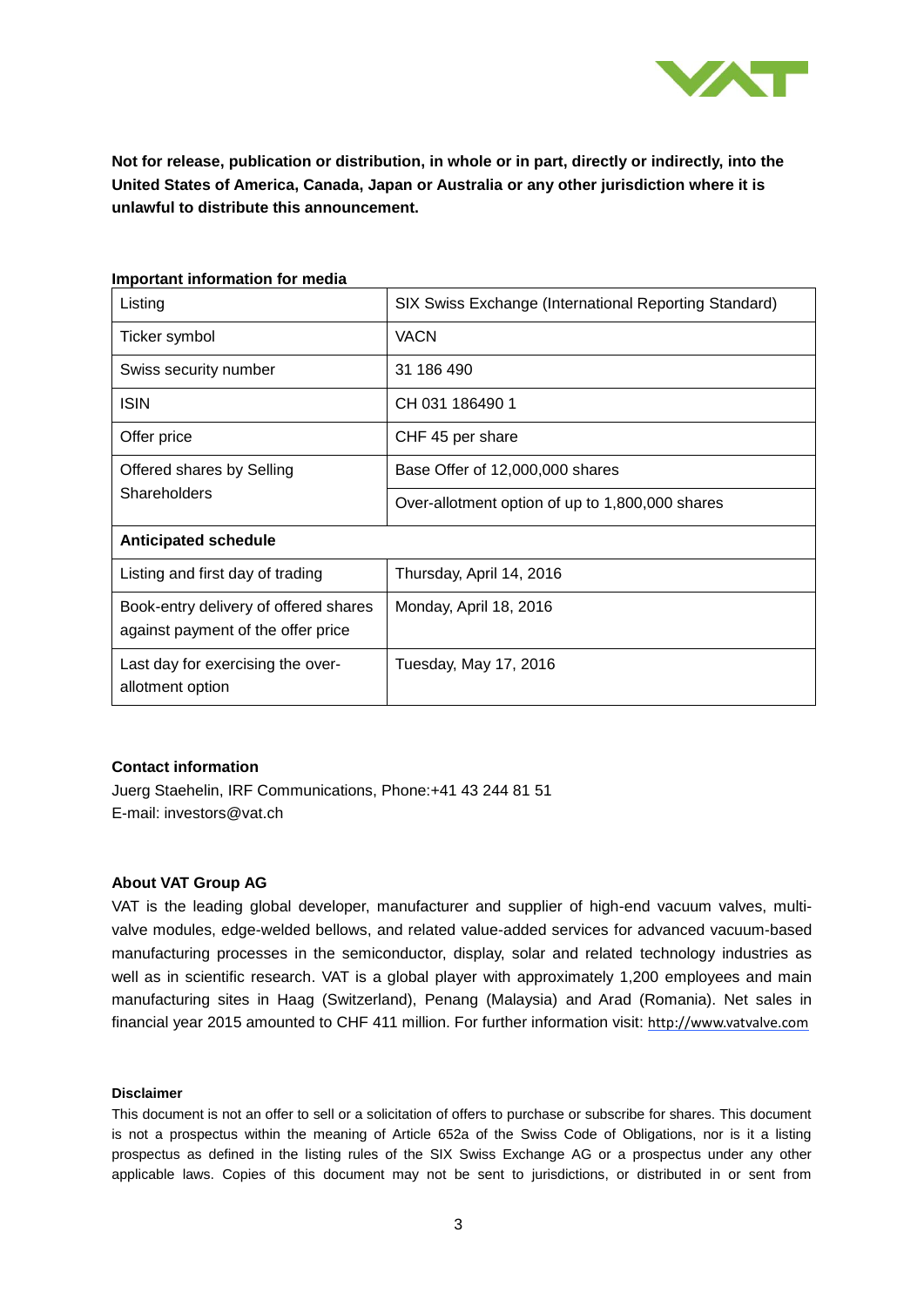

jurisdictions, in which this is barred or prohibited by law. The information contained herein shall not constitute an offer to sell or the solicitation of an offer to buy, in any jurisdiction in which such offer or solicitation would be unlawful prior to registration, exemption from registration or qualification under the securities laws of any jurisdiction. A decision to invest in securities of VAT Group AG should be based exclusively on the Offering Memorandum and the Supplement published by VAT Group AG for such purpose.

Copies of the Offering Memorandum (incl. the Supplement thereto) are/will be available free of charge in Switzerland for 12 months following the first day of trading on SIX Swiss Exchange at UBS AG, Investment Bank, Swiss Prospectus Switzerland, P.O. Box, 8098 Zurich, Switzerland (voicemail: +41 44 239 47 03; fax number: +41 44 239 69 14; email: swiss-prospectus@ubs.com) and at Credit Suisse AG, Zurich, Switzerland (email: equity.prospectus@credit-suisse.com). In addition, copies of the Offering Memorandum, the Supplement and any other supplements to the Offering Memorandum are/will be available free of charge in Switzerland from VAT Group AG, Investor Relations, Haag (Rheintal) (Commune of Sennwald), Switzerland (email: investors@vat.ch).

The information contained in this announcement is for background purposes only and does not purport to be full or complete. No reliance may be placed for any purpose on the information contained in this announcement or its accuracy, fairness or completeness. Although the Company will have a policy of paying dividends on shares, there can be no assurance that funds will be available to meet the targeted dividend pay-out in the future. The Company has no legal obligation to, and may not, declare dividends or other distributions on the shares. The Company's ability to pay dividends to its shareholders depends on the availability of sufficient legally distributable profits from previous years, which depends on the performance of its subsidiaries and their ability to distribute funds to the Company, and/or on the availability of distributable reserves from capital contributions at the Company level, and on the need for shareholder approval. Furthermore, the Board of Directors retains authority to change the dividend policy and dividend payout ratio at any time, especially if unexpected events occur that would change its view as to the prudent level of cash and capital conservation as well as the Company's financial goals and strategy.

Neither this announcement nor the information contained herein is for publication, distribution or release, in whole or part, directly or indirectly into the United States of America, Canada, Australia or Japan or any jurisdiction where to do so would constitute a violation of the relevant laws of such jurisdiction, and it does not constitute an offer or invitation to subscribe for or purchase any securities in such countries or in any other jurisdiction. In particular, this communication does not constitute an offer of the securities to the public in the United States. The securities referred to herein may be offered or sold in the United States only (1) if registered, or in a transaction exempt from, or not subject to, registration under the U.S. Securities Act of 1933, as amended, and (2) by the issuer or a manager (or affiliate thereof) registered as a broker-dealer under the U.S. Securities Exchange Act of 1934, as amended. VAT Group AG does not intend to register any portion of the offering of the securities in the United States or to conduct a public offering of the securities in the United States.

In any EEA Member State that has implemented Directive 2003/71/EC as amended (together with any applicable implementing measures in any Member State, the "Prospectus Directive"), other than the United Kingdom, this communication is only addressed to and is only directed at qualified investors in that Member State within the meaning of the Prospectus Directive.

This communication does not constitute an offer of the securities to the public in the United Kingdom. No prospectus has been or will be approved in the United Kingdom in respect of the securities. This communication is being distributed to and is directed only at (i) persons who are outside the United Kingdom or (ii) persons who